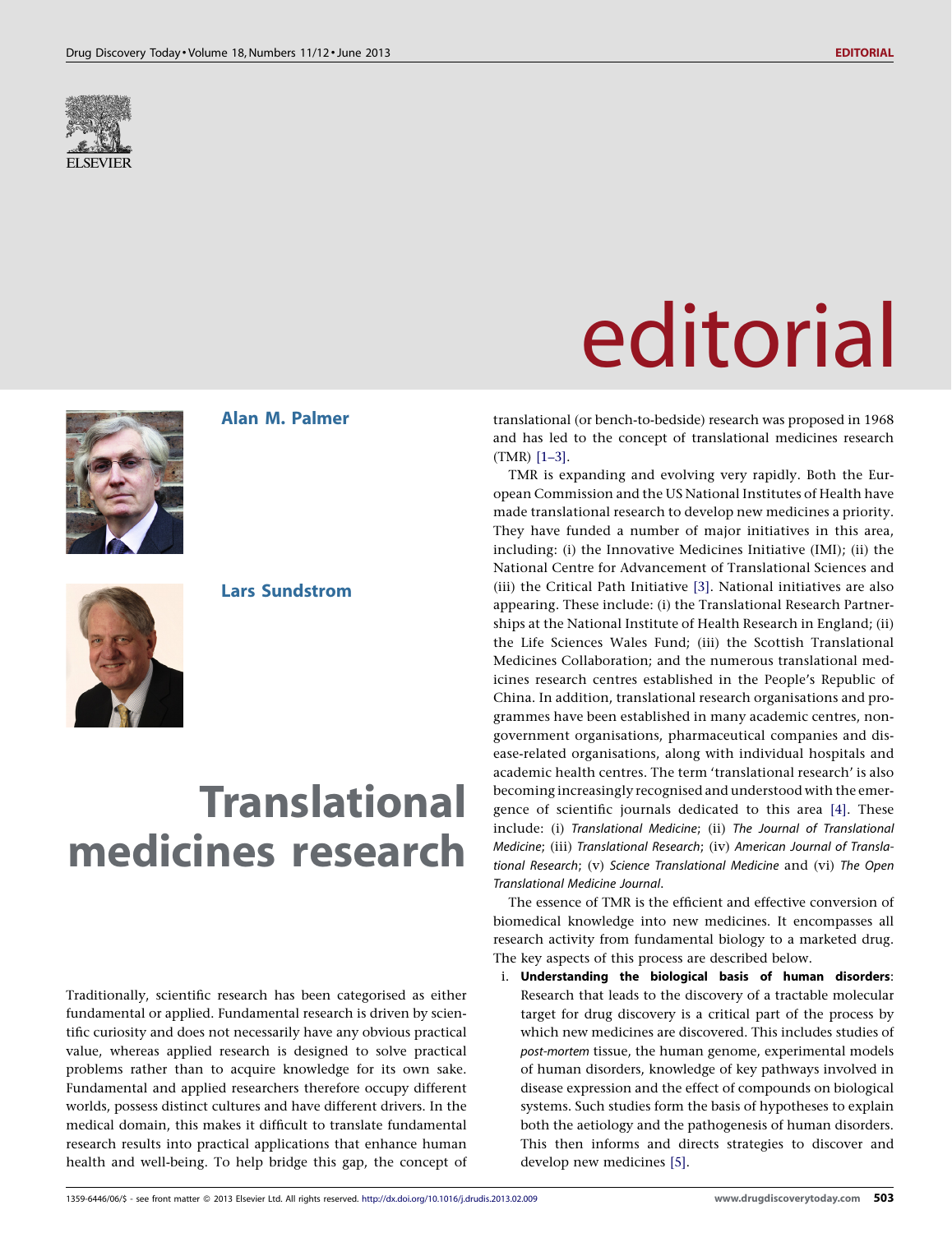- ii. Lead generation and optimisation: Structural biology is making an increasingly important contribution to the process of lead generation, with the expression, purification, and crystallisation of protein targets. This helps describe the molecular features necessary for molecular recognition of a ligand, allowing in silico screening of millions of virtual compounds. It thus facilitates the identification of molecules (hits) that modulate the function of molecular targets. Once this stage is complete, these hits are transformed into high-content lead series and then 'drug-like' leads. These are then further optimised into candidate drugs, and subjected to a battery of tests to demonstrate that they are likely to be safe and effective in human studies. A critical part of this complex and iterative process is an understanding of the relationship between the three dimensional structure of a molecule and its biological activity, along with an appreciation of the pharmacokinetic– pharmacodynamic principles of exposure at the site of action [\[5–7\]](#page-2-0).In addition to small molecule drugs, a number of biotechnological medicines (biologicals) are on the market. These include both recombinant proteins (e.g. erythropoietin, filgrastim and somatropin) and monoclonal antibodies (e.g. abciximab, bevacizumab and natalizumab). An emerging source of new medicines, particularly for the treatment of genetic disorders or infections, is antisense therapy. When the genetic sequence of a specific gene is known to cause a particular disorder, it is possible to synthesise a strand of nucleic acid (DNA, RNA or a chemical analogue) that will bind to the messenger RNA produced by that gene and thus inactivate it. Despite substantial research, only one antisense drug (Fomivirsen) has been approved by the U.S. Food and Drug Administration (FDA). For protein and nucleotide therapeutics, methods to improve the efficiency and effectiveness of production and reduce production costs would be an important contribution to TMR.
- iii. Clinical testing: It has to comply with the standards of safety, quality and performance laid down by regulatory authorities, such as the FDA and the European Medicines Agency. Even so, there is still scope for improvement in the methods used. This includes the use of biomarkers to provide: (i) improved homogeneity of patient populations; (ii) surrogate measures of therapeutic efficacy; (iii) pharmacodynamic markers of drug candidate efficacy and (iv) surrogate measures of sideeffect liability.

Traditionally, the pathway from discovery to market has been viewed as a series of linear stages driven by a single organisation: a fully integrated pharmaceutical company. However, this model is increasingly being replaced by a more collaborative approach in which multiple stakeholders interact in collaborative ecosystems [\[8\]](#page-2-0). The progression of drug candidates in these distributed ecosystems involves a succession of relationships between multiple stakeholders with distinct cultures and drivers. This new approach has led to the formation of translational research organisations in order to build relationships between the relevant parties and thus facilitate medicines research.

Academia is the major source of new knowledge of the biological basis of human disorders and often: (i) discovers new drug targets, (ii) establishes experimental models for use in drug discovery; (iii) discovers new biomarkers; (iv) discovers new drug candidates; (v) plays a key role in clinical trials, including experimental medicine and (vi) discovers new approaches for drug delivery. In addition, contract research organisations (particularly small to medium sized enterprises) are playing an increasing role in both medicinal and synthetic chemistry, drug candidate screening, ADMET studies, pharmaceutical formulation, biomarker discovery and use, experimental medicine, clinical trials and drug delivery.

The funding structures that support these ecosystems are also evolving and include new players that work alongside the classical venture capital-Pharma funding model. For example, notfor-profit organisations (NPOs) now play a vital role in TMR. Major players include: (i) the Bill and Melinda Gates Foundation; (ii) the Michael J. Fox Foundation; (iii) the Huntington's Disease Society of America; (iv) the Alzheimer's Drug Discovery Foundation; (v) EU-AIMS (autism research in Europe); (vi) the Breast Cancer Alliance and (vii) the Cystic Fibrosis Foundation (CFF). These NPOs now: (i) provide substantial funding for targeted research, (ii) help set research agendas, identify and engage research professionals, (iii) recruit patients from among their membership for clinical trials and (iv) establish collaborative relationships with industry. The effectiveness of this approach is well illustrated by the collaboration between CFF and Vertex Pharmaceuticals Inc., which led to a new oral medication for the treatment of cystic fibrosis (Ivacaftor) gaining FDA approval in 2012 [\[9\]](#page-2-0).

In the UK, NPOs (medical charities) account for one-third of all public expenditure on medical and health research. However, the majority of these charities exclude medicines research companies from applying for funding. By doing so, they are rejecting the very organisations with the know-how and expertise to translate research into tangible patient benefit. Important exceptions are (i) Medical Research Council Technology; (ii) Cancer Research Technology (CRT) and (iii) the Wellcome Trust. These Worldleading organisations illustrate what can be achieved outside of traditional pharmaceutical business constructs, particularly in early stage TMR. New public private partnerships are also evolving where risks and resources are shared among several participants. Examples include (i) the Division of Signal Transduction Therapy in Dundee; (ii) the Structural Genomics Consortium in Oxford; (iii) the collaboration between AstraZeneca (AZ) and the UK's Medical Research Council, which involves academic scientists using 22 AZ compounds to study a broad range of diseases; (iv) the Quebec Consortium for Drug Discovery in Canada, which funds and supports partnerships between academia and industry to develop tools and technologies that facilitate the drug discovery process, and (v) the Global Alliance of Leading Drug Discovery and Development Centres (GALDDC) that aims to strengthen international academic and not-for-profit TMRs. GALDDC consists of: (i) The Centre for Drug Research and Development (Canada), (ii) Lead Discovery Centre (Germany), (iii) The Scripps Research Institute, Scripps Florida (USA), (iv) The Centre for Drug Design and Discovery, KU Leuven R&D (Belgium), (v) MRCT (UK) and (vi) CRT (UK).

Over the last 60 years there have been major advances in: (i) our understanding of the biological basis of human disorders; (ii) the process and practise by which new medicines are discovered and developed and (iii) the technology to support medicines research.